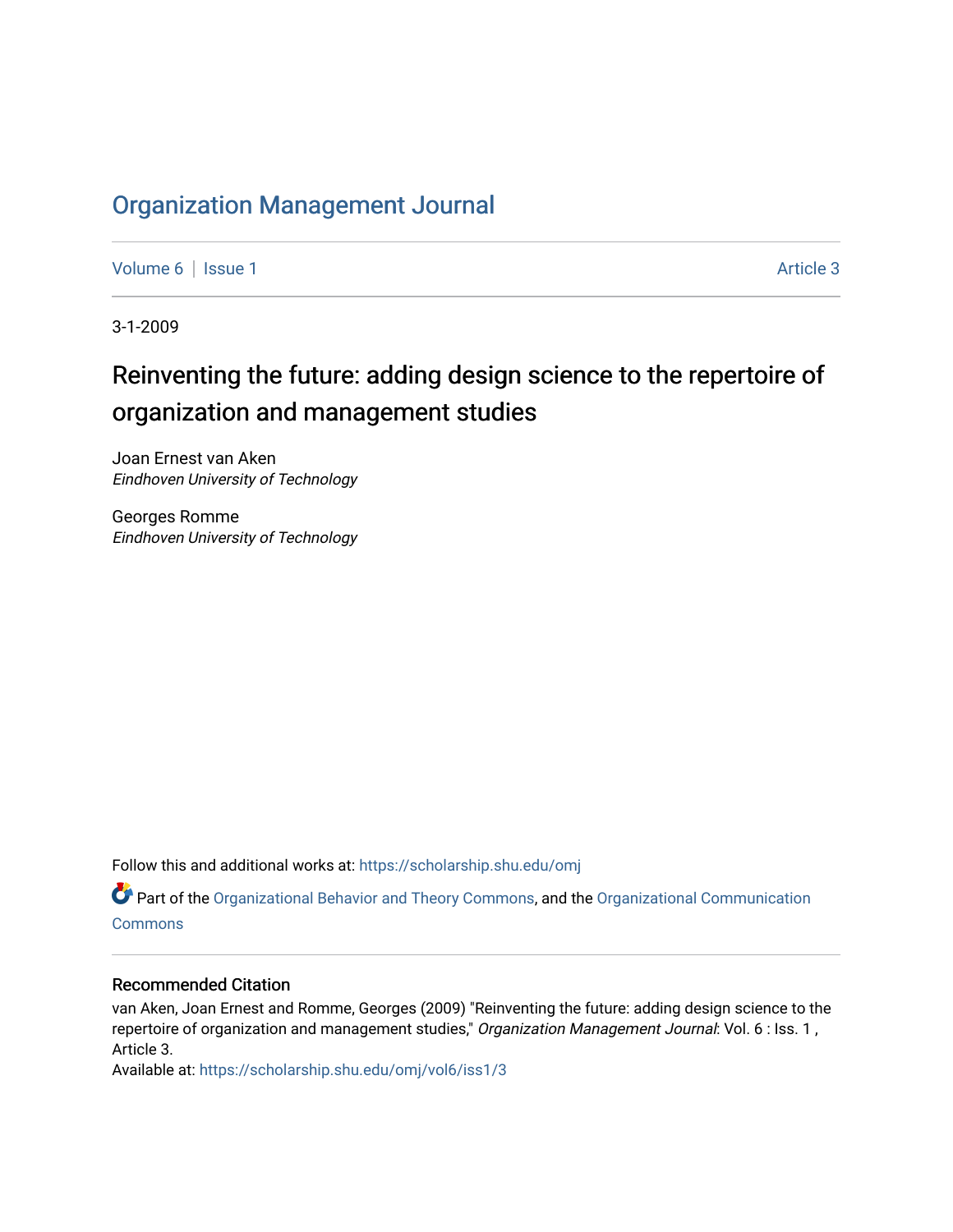Linking Theory and Practice

# Reinventing the future: adding design science to the repertoire of organization and management studies

Joan Ernst van Aken, Georges Romme

Eindhoven University of Technology, Eindhoven, The Netherlands

Correspondence: Joan Ernst van Aken, Eindhoven University of Technology, P.O. Box 516, 5600 MB Eindhoven, The Netherlands. E-mail: J.E.v.Aken@tue.nl

#### Abstract

Mainstream research on organization and management is largely modeled after the natural sciences and the humanities. It aims at understanding social systems and, as such, has produced a vast knowledge base. However, this knowledge base has been criticized as fragmented and lacking relevance for practice. Two recent developments have produced the possibility of reinventing the future of organization and management studies: the increasing interest in design science research and in evidence-based management. First, we discuss how the actor perspective and solution-orientation of design science research can lead to more relevant research output. Second, we explore how the use of this research output in evidence-based management – typically via a design-oriented research synthesis – can decrease fragmentation by drawing together various strands of research and, moreover, lead to more relevant and interesting research questions, aiming at understanding as well as solution design Adding design science research to the repertoire of organization and management studies can create a virtuous cycle toward a future in which these studies matter more than they do now.

Organization Management Journal (2009) 6, 5–12. doi:10.1057/omj.2009.1

Keywords: design science research; design propositions; research synthesis; evidencebased practice

Organizations are pervasive, important and highly interesting social systems, worth studying for knowledge's sake (Huff, 2000). Mainstream organization research strategies, aimed at understanding organizations and explaining their behavior, are largely based on the approaches of the natural sciences and, more recently, also the humanities (Banathy, 1996; Romme, 2003). The science approach deals with organizational phenomena as empirical objects, whose properties and behavior can be explained on the basis of objective variables (Mohr, 1982; Donaldson, 1985, 1996). The typical science-based research strategy is quantitative. The humanities approach studies organizational phenomena in terms of what actors think and say. The aim is to understand, interpret and portray the human experience in and around organizations (Zald, 1993). The typical research strategy here is qualitative.

Organization and management research, based on these two archetypical approaches, has produced a vast knowledge base. However, this knowledge base has been criticized as having too little relevance for practice (see e.g., Beyer and Trice, 1982; Daft and



Organization Management Journal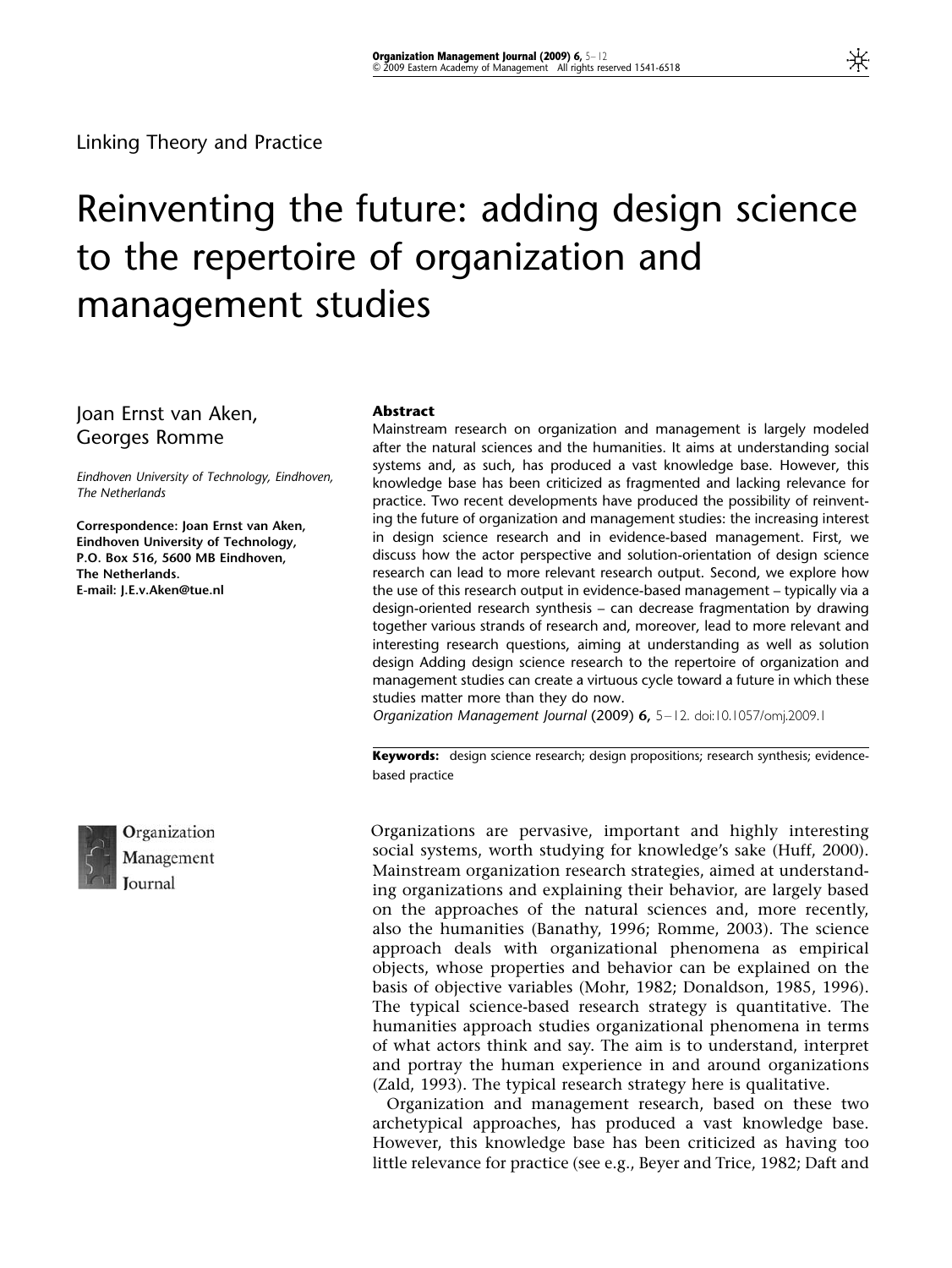Lewin, 1990; Hambrick, 1994; Tranfield and Starkey, 1998; Rynes et al., 2001) and for being too fragmented (see e.g., Koontz, 1980; Whitley, 1984; Pfeffer 1993; Van Maanen 1995; Whitley 2000). Banathy (1996) presents a third archetypical approach for studying organizations, which can be a promising addition to these first two approaches. This is the design science approach. Both the science and the humanities approach help to understand organizations as natural systems that are ''out there waiting to be studied.'' However, organizations are also artifacts, shaped through design-based interventions by their founders and other change agents, as well as action systems created and sustained by their stakeholders to combine and coordinate actions to further common goals. Therefore, it is important to complement research into organizations-as-natural systems with studies of organizations-as-artifacts. These latter will provide additional understanding of organizational phenomena, following the adage ''if you want to understand a system, try to change it'' (Kurt Lewin, cited in Starbuck and Nyström, 1981). Moreover, this research approach may provide the various stakeholders of organizations with the kind of knowledge that is instrumental in designing, changing and redirecting their organizations.

Two recent developments have increased the potential of extending the repertoire of organization and management studies with design science research. First, there is an increasing interest in design and design science research itself (e.g., Romme, 2003; Van Aken, 2004; Huff et al., 2006; Bate, 2007). Second, evidence-based management (EBM) is becoming increasingly popular in organization and management studies (e.g., Tranfield et al., 2003; Pfeffer and Sutton, 2006; Rousseau, 2006). Relevant input for EBM can be produced by design science research and by design-oriented research synthesis. The combination of these two may reinvent the future of organization and management studies: the relevance problem of organization and management studies can be mitigated by using the actor perspective and solution orientation of the design science research approach, and the fragmentation problem can be addressed by design-oriented research synthesis, drawing together various research streams in order to develop design propositions to be used in EBM. Both developments can lead to research that matters more.

The argument is organized as follows. The first section will provide a general definition of the three archetypical approaches to organization studies previously mentioned: the sciences, humanities, and the design sciences. We then develop the design science research approach, by articulating its main product (namely field-tested and grounded design propositions), by analyzing the use of such design knowledge in designing or improving organization structures or management systems. Subsequently we turn to EBM and how design-oriented research synthesis is used as input for this. Finally, we discuss how this combination of design science research and EBM can serve to reinvent the future of organization and management studies.

#### Three archetypical approaches to organization studies

Banathy distinguishes three archetypical approaches to organization studies: the sciences, the humanities, and the design sciences (Banathy, 1996; Romme, 2003). In the approach of the sciences one tries to understand social phenomena on the basis of consensual objectivity, by uncovering general patterns and forces that explain and predict these phenomena. Exemplars are not only the natural sciences like physics, but also other disciplines that have adopted the approach of the natural sciences, for example economics. The approach of the sciences draws on a representational view of knowledge (Banathy, 1996).

Scholars adopting research strategies based on the approach of the humanities intend to portray, understand and critically reflect on the human experience of actors inside social practices. Their role models are diverse disciplines such as aesthetics, ethics, hermeneutics, history, cultural studies, literature studies and philosophy. The predominant notion of knowledge development is a constructivist and narrative one: all knowledge arises from what actors think and say about the world (Zald, 1993; Romme, 2003). Research strategies based on the approaches of the natural sciences and the humanities deal with pure knowledge problems, such as the explanation of the degree of concentration in a certain industry. The resulting research products add to our knowledge of organizations-as-natural-systems.

On the other hand, research strategies based on the approach of the design sciences such as medicine and engineering are driven by field problems. A field problem is a problematic state in social or material reality. In medicine, these concern improvement problems with respect to the well-being or performance of existing entities.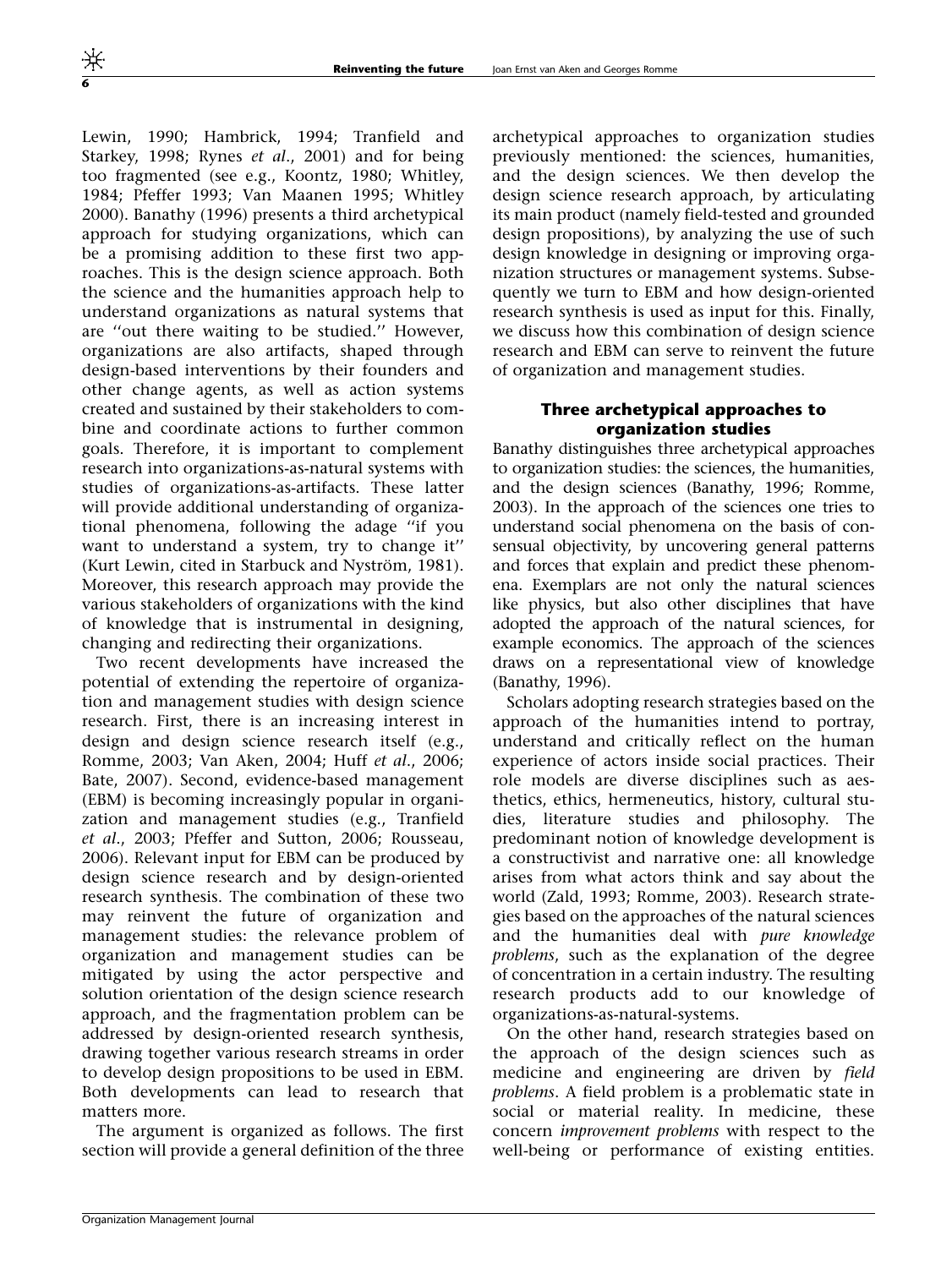(In organizations one also has improvement problems, for example, improving the delivery reliability of existing production systems). Engineering is typically concerned with construction problems with respect to not yet existing entities. (An example of a corresponding construction problem in organizations is the design and implementation of new account management systems in a sales department.) Design science research is interested in systems that do not yet exist or in improved performance of given systems. These systems or performance improvements come into being by creating new practices from scratch or by changing present social practices and situations into desired ones (Simon, 1969, 1996). Design science research extends the body of knowledge on organizationsas-artifacts. Other, more mature, design sciences – that is, disciplines in which design science research constitutes the mainstream – can serve as exemplars. These exemplars include medical science and engineering disciplines such as architecture, aeronautical engineering and computer science. These disciplines draw on a pragmatic view of knowledge, implying knowledge is developed in the service of action and is prescriptive and synthetic in nature – but not at the cost of the science mode of research (Simon, 1969; 1996; Banathy, 1996). Following Simon, artificial systems ''have no dispensation to ignore or violate natural laws'' (Simon, 1969: 6).

As in many other social sciences, the approach of the sciences has thus far prevailed in organization studies, with the humanities approach as an emerging antithesis and critical opponent (Zald, 1993). See also Shrivastava (1987) on the ''sociological forces'' privileging quantitative research. Most disciplines within the social sciences have in the past few decades been pre-occupied with the epistemological debate between the quantitative, neo-positivistic science and the qualitative, interpretative humanities approach. This debate appears to have turned attention away from the important issue of research objectives and our commitments as scholars (Wicks and Freeman, 1998). As a result, design thinking is largely absent in the social sciences. Design science research in the social sciences, if any, has thus largely moved to other sites in society (e.g., management consulting and applied research agencies). This strongly differs from the situation in the natural sciences and engineering, where the partnership between design and explanatory science research has been the main force behind the development of numerous modern technologies (Banathy, 1996).

#### Design science research on organizations

Simon's seminal book ''The Sciences of the Artificial'' (Simon, 1969; 1996) showed the fundamental differences between research in the service of the design of artifacts and research aiming at analyzing and explaining the behavior of (given) natural systems. Simon dealt with construction problems, that is, problems concerning the design of artifacts according to certain specifications, such as in engineering design. We can extend this approach by including improvement problems concerning the design of interventions to improve the functioning of existing entities, such as in medicine. Disciplines, engaged in the analysis and design of artifacts are called the sciences of the artificial by Simon. In this paper, we refer to ''design sciences'' because their mission is to develop general knowledge to support the design of solutions to field problems (not the art of the actual solving of specific field problems, which is the domain of the professionals of the discipline in question).

Design science research can be defined as research, based on the approach of the design sciences, that is, research that develops valid general knowledge to solve field problems. Design science research has the following characteristics:

- research questions are driven by field problems (as opposed to pure knowledge problems);
- there is an emphasis on solution-oriented knowledge, linking interventions or systems to outcomes, as the key to solve field problems;
- the justification of research products is largely based on pragmatic validity (do the actions, based on this knowledge indeed produce the intended outcomes?).

Design science research is not confined to engineering and medicine, but can be found in various other fields. Examples are computer science and information systems (e.g., March and Smith, 1995; Hevner et al., 2004), accounting (e.g., Kasanen et al., 1993; Labro and Tuomela, 2003) and education (e.g., Kelly, 2003; Barab and Squire, 2004; Collins et al., 2004). In a given discipline, design science research can be a minor research stream. If it is mainstream research, as in medicine and engineering, that discipline can be called a design science. A discipline such as physics or economics, which involve little or no design orientation, is called an explanatory science. The mission of an explanatory science is to explain the behavior of existing entities in a quest for truth, whereas the mission of a design science is to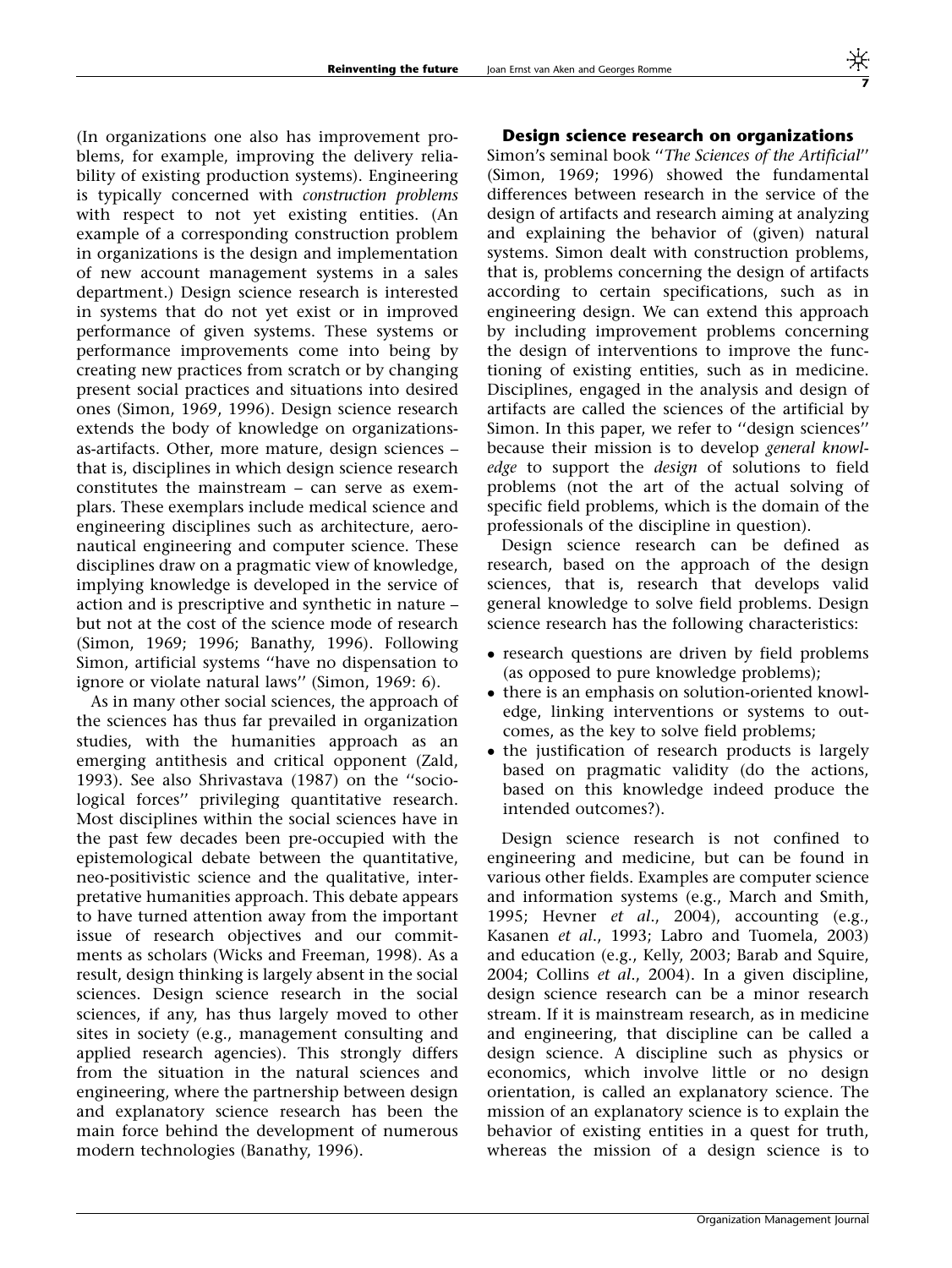develop knowledge to support the solving of improvement of construction problems in a quest for improving the human condition.

The intended product of design science research is a major issue. A specific design, tested in a specific setting constitutes empirical data rather than a main research product. Design science research should aim at developing general design propositions to be used in designing solutions to field problems. Input to the design of solutions for field problems includes descriptive knowledge, providing understanding of these problems. However, a key input to solution design concerns solution-oriented or prescriptive knowledge. Prescriptive knowledge follows the logic of the technological rule, a concept adopted from Bunge's philosophy of technology (Bunge, 1967). He defines such a rule as ''an instruction to perform a finite number of acts in a given order and with a given aim'' (Bunge, 1967: 132). We use this concept in a more general way and prefer for various reasons to use the term ''design proposition'': a design proposition is ''a chunk of general knowledge, linking an intervention or artifact with an expected outcome or performance in a certain field of application'' (Van Aken, 2004: 228). ''General'' here means that it is not a specific solution for a specific situation, but a general solution for a type of problem. (On the other hand, a design proposition is a mid-range theory, whose validity is limited to a certain application domain.)

Formulated in another way, the logic of the design proposition is, ''if you want to achieve Y in situation Z, then apply intervention X.'' The core of the design proposition is X, a general solution concept for a certain type of field problem. The remainder of the proposition is a kind of user instruction connecting the solution concept with the field problem, including indications and contra-indications, that is, knowledge on when to use the solution concept and when not to. The solution concept can be an act, a sequence of acts, but also some process or system. Prescriptive knowledge follows this simple intervention-outcome logic, but its form may range from a brief recommendation to an article, a report or a whole book.

The most informative type of design proposition is the field-tested and grounded one. A design proposition is ''field-tested'' if it is tested in its intended field of application. Van Burg et al. (2008) provide examples of such design propositions. A design proposition is ''grounded'' if it is known why, through what mechanisms, its application produces the predicted outcomes. In engineering and medicine, grounding can be based on natural laws and other objective and universally valid cause and effect knowledge. In organization science, grounding can be achieved on the basis of ''generative mechanisms,'' mechanisms linking management interventions with outcomes (Pawson and Tilley, 1997; Van Aken, 2005). In the social world, there are no invariant and universal mechanisms, as there are in the physical world. Nevertheless, following Numagami (1998), there are observable stable patterns in social phenomena, which are reproduced by human conduct, consciously or unconsciously, and supported by stable shared knowledge and beliefs. Generative mechanisms are such stable patterns of thinking and acting, triggered by intervention or by system, and producing outcomes. See also Pajunen (2008) on explanations of outcomes in terms of social mechanisms. Humanities-inspired research can be a powerful approach to uncover generative mechanisms. For instance, humanities-inspired, interpretative research may uncover the generative mechanisms, triggered by certain management interventions, producing resistance to organizational change in given contexts. Similarly, the same kind of research may uncover the mechanisms, triggered by other interventions, producing support for change.

Design propositions involve general knowledge on general solution concepts for types of field problems. In actual solution design, a practitioner has to choose a fitting solution concept and has to contextualize it for the specific setting. This demands considerable expertise, including indepth knowledge of alternative solution concepts, of their properties and their potential for various settings, and of the local situation. Design propositions are not developed for the layman but for the professional.

#### Evidence-based management and design-oriented research synthesis

Knowledge produced by design science research is expected to be used in solving field problems. Thus, the recent call for EBM (Tranfield et al., 2003; Pfeffer and Sutton, 2006; Rousseau, 2006; Rousseau and McCarthy, 2007) complements the increased interest in design science research: design science research can produce important input for EBM.

The call for EBM is based on ideas of evidencebased medicine, a successful practice in medicine (see e.g., Trinder and Reynolds, 2000; Petticrew, 2001). In this approach, protocols (cf. design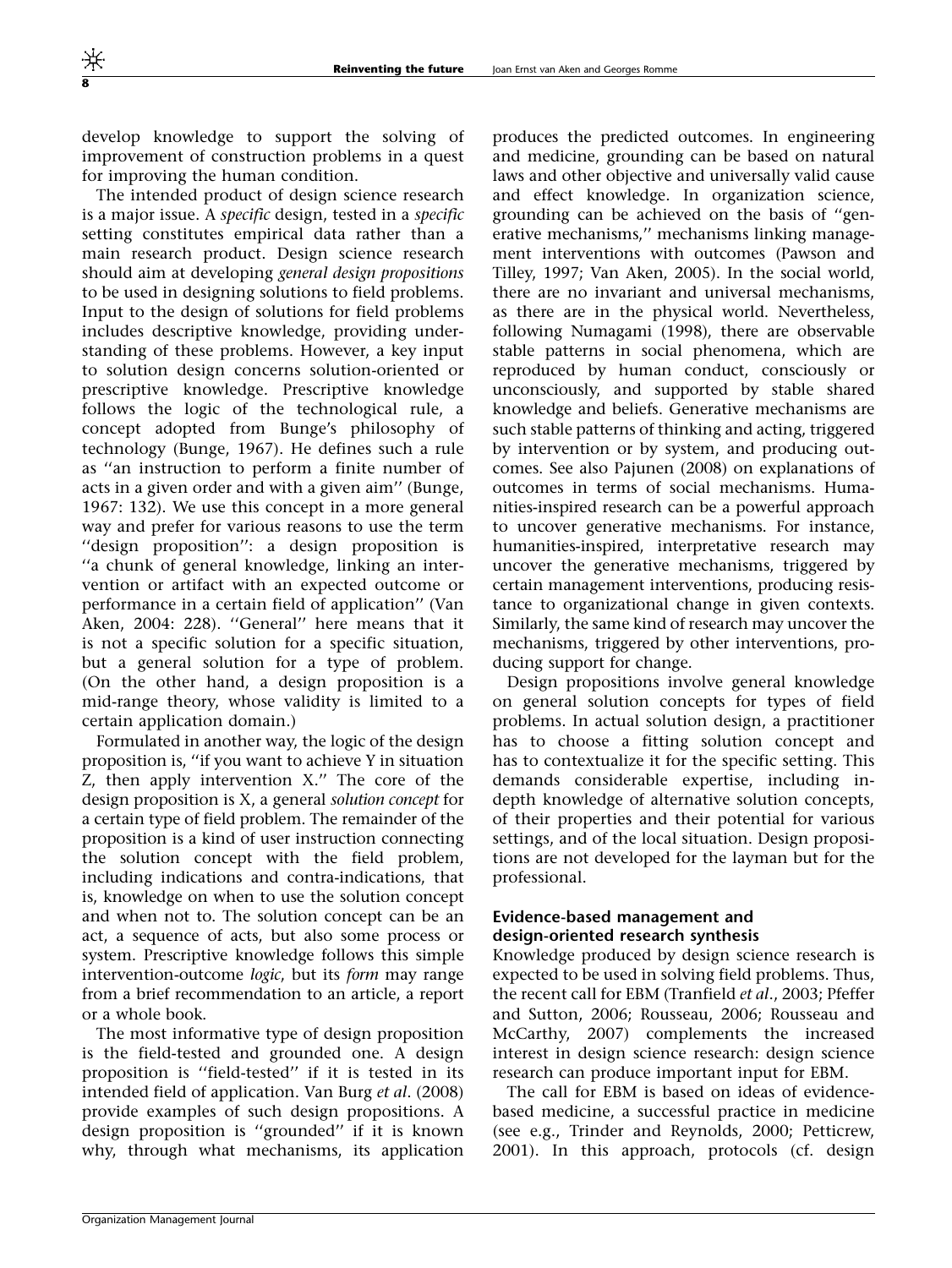propositions) are developed for certain types of medical disorders through systematic review of the literature, followed by research synthesis. Although evidence-based practice has branched out to other fields in the meantime (e.g., Davies et al., 2000), some may question whether it is possible and feasible to create evidence-based practices in management (cf. the title of Rousseau, 2006: ''is there such a thing as evidence-based management?''). Therefore, Tranfield et al. (2003) preferred the term "theory-informed management." The role of formal, explicit knowledge in management may indeed be somewhat more modest than in some other fields, but it is gaining support in the academy of management community (e.g., see http://www.evidence-basedmanagement.com).

Furthermore, its potential can be seen in those MBA course programs, where students engage in theory-informed field problem-solving projects. If the program is based on the paradigm of the design sciences, business problem-solving is the core competence of the MBA. A key element of the development of this competence is field problemsolving. A discussion of the potential and pitfalls of theory-informed business problem-solving by students, based on many years of experience, is given by Van Aken et al. (2007). As in evidence-based medicine, problem-solving in these projects is based on a (formal or sometimes less formal) systematic review of the literature on their type of field problem, followed by a synthesis into a number of alternative solution concepts. In the review, students typically use academic literature (typically based on the explanatory paradigm, and therefore rich in evidence but poor in solutions) as well as ''practice-based literature'' (almost always informally based on the design paradigm that is rich in practical solutions, but currently also poor in evidence). The next step in the process is to discuss the alternative solution concepts with the client, make a choice and then to contextualize the chosen solution.

The research synthesis after systematic review of all the literature on a certain type of organizational problem will typically yield not a single but a set of solution concepts. Some will be alternatives for one another, and in deciding among them the practitioner draws on context and objectives; others may give solutions for more detailed design issues, giving the set a multilevel and possibly a nested structure. For instance, a solution concept for production control of a factory is Goldratt's so-called Theory of Constraints (Goldratt and Cox,

1986). The highest level of his solution theory is to maximize the utilization of the bottleneck, or capacity-constraining group, if you want to maximize the output of the factory as a whole. A next level solution theory would involve a method to determine which group is the bottleneck group. Applying the latter solution theory may necessitate measuring the potential output of a production group, so solution theories on the next level may utilize one or more methods to do so.

#### Design science research strategies

Design-oriented research synthesis is a key process in EBM, but also in design science research (a further discussion of design-oriented research synthesis in management is given in Denyer et al., 2008). If one is interested in developing design propositions for a given type of field problem, one starts with a systematic review of the existing knowledge-base on that issue, to be followed by a synthesis of design propositions. The review and synthesis can produce design propositions to be developed further, but can also uncover gaps in the existing literature – for example, insufficient explanatory theory on certain aspects, deficient fieldtesting and/or the absence of any knowledge for grounding the propositions. On the basis of these limitations, research questions or development objectives are defined and further research is initiated. The findings are incorporated in the existing knowledge-base, which in turn may lead to further research questions, and so forth (see Figure 1). In a relatively mature field of research, systematic review in itself can produce field-tested and grounded design propositions. In a new area of research, field research is needed to generate data on the basis of which a first set of initial design propositions can be defined, which then in turn drives further experimentation and development.

The research strategy proposed here, triggered by the knowledge gaps uncovered by systematic review and research synthesis, may consist of any one or a combination of computational, explanatory, mathematical, experimental, interpretive or exploratory methods (Banathy, 1996). Testing a design proposition to find out whether it works can be done by means of statistical tests, clinical case studies, pragmatic experimentation and action research (e.g., Argyris et al., 1985; Schein, 1987; MacLean et al., 2002). Research that intends to ground a technological proposition to explain why and how it produces certain outcomes will typically have to draw on survey-based field studies,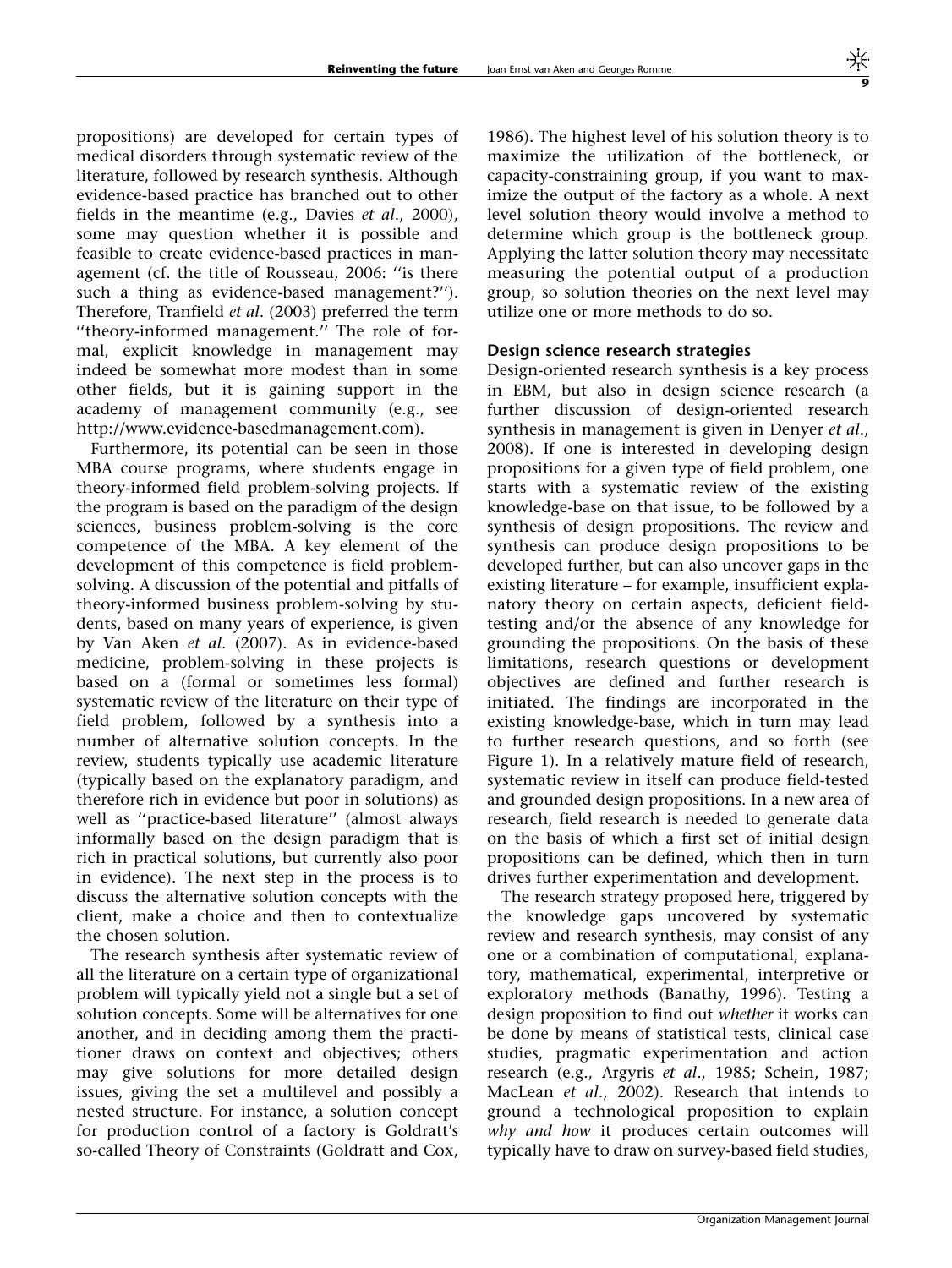

Figure 1 The design science research cycle.

comparative case studies or mathematical simulation (e.g., Eisenhardt, 1989; Oliva and Sterman, 2001; Wageman, 2001). This list of research methods is merely illustrative.

Design science research can, in principle, use all known methods for data gathering and analysis. However, in practice, research strategies tend to be case-based, collaborative and interventionist. Collaborative approaches are used to foster a deeper understanding of the problem, of the actors involved in it, and of the outcomes, intended and unintended, of alternative interventions or systems as well as to gain access to the field problems. Interventionist approaches serve to learn to understand the dynamics of the incumbent systems and to test the various solution concepts. Van Aken (2004) describes a process of developing design propositions for a type of field problem through a series of interventionist and collaborative case studies on the basis of the ''reflective cycle.'' A (collaborative) problem solving project on a specific example of that type of problem is undertaken, followed by reflection on the solution to tease out a general solution theory or concept, which might be used for the same type of problem in another setting. Then another project on the same type of problem is undertaken, after which further refection may lead to an adaptation of the solution concept, and so forth. An essential element of the development is so-called beta-testing, that is, the testing of the design proposition by others than the original developers of the proposition, to eliminate bias and to optimize its ease for use (Van Aken, 2005). This beta-testing is done in the last cases of the series. Examples of research following this reflective cycle include Rozemeijer (2000), developing solution concepts for organizing the purchasing function of an industrial company; Andriessen (2003), developing solution concepts for the valuation of the intangible assets of an organization and Romme and Endenburg (2006), developing solution concepts for re-engineering organizations around the notion of circularity.

It is difficult to overstate the importance of researcher–practitioner collaboration in design science research. Its absence is cited by many as a major cause of the relevance problem (Rynes et al., 2001). The development of design propositions on the basis of systematic review, research synthesis and original research is preferably accomplished in a collaborative mode. But already the choice of which field problems to tackle is an obvious example of joint practitioner–researcher activities. Moreover, literature written by practitioners can be included in the systematic review. The need to acknowledge practitioners as producers of relevant knowledge is advocated by Hoshmand and Polkinghorne (1992) and in a much more recent, powerful call for practice-informing theory by Bartunek (2008). There are often limitations in the literature written by practitioners (such as the possible limited empirical evidence for the propositions given), but this type of literature may contain valuable ''nuggets'' (to use the words of Pawson, 2006).

#### Conclusion

The actor perspective and solution orientation of design science research can mitigate the relevance problem of organization and management studies by producing knowledge that is geared toward designing solutions for field problems. It can also serve to develop a more fundamental understanding of organizations by taking into account that they are not only natural systems, but also action systems designed to combine and coordinate human action to realize common objectives.

Explanatory research is a quest for truth. Such a quest can easily lead to competing truths and the use of competing paradigms. Design science research is a quest for improving the human condition. Design propositions are tested on pragmatic validity. Design-oriented research synthesis can draw on a broad variety of inputs (Van Aken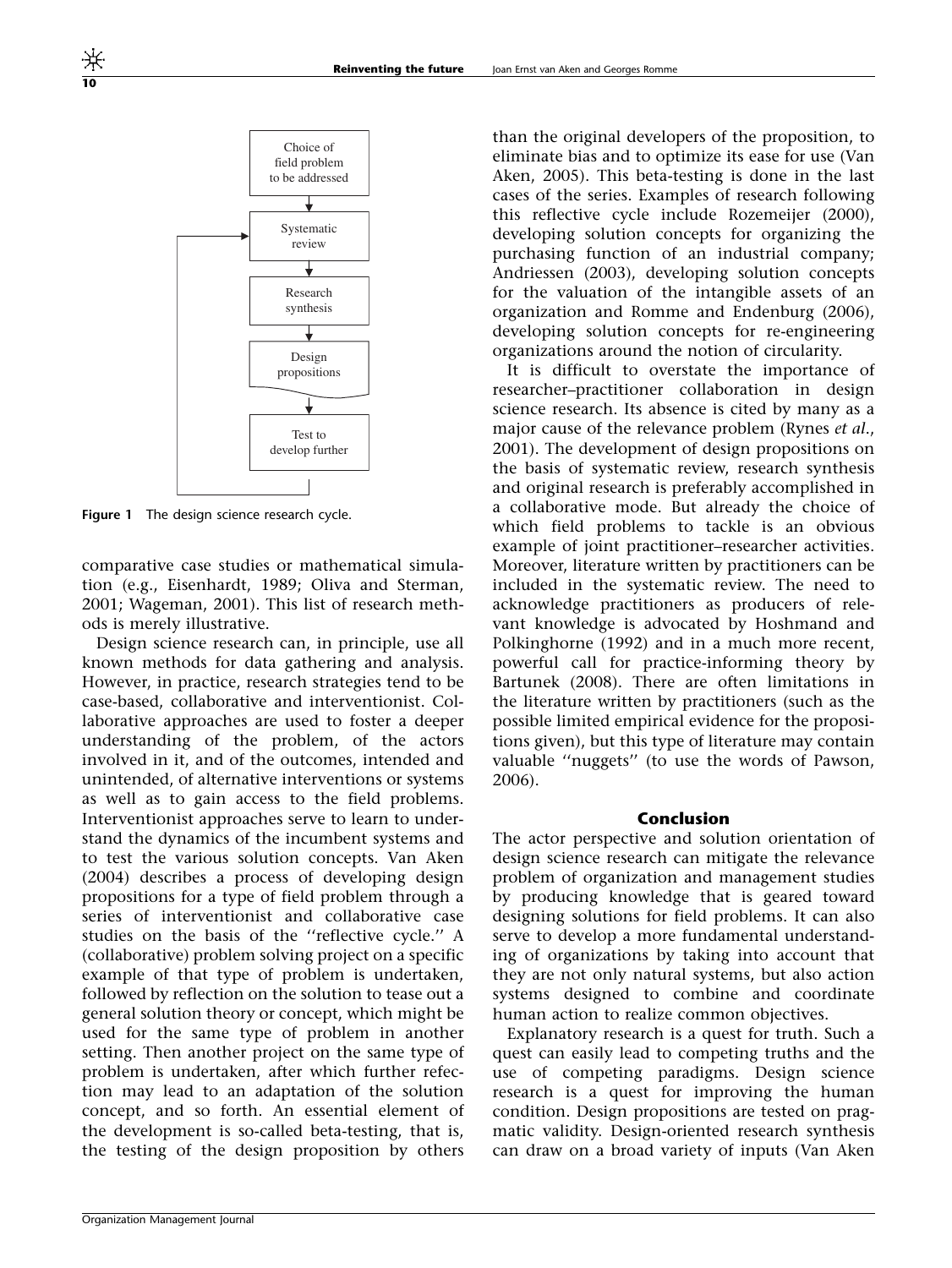et al., 2007; Denyer et al., 2008). Any contribution that can add to our understanding of what works or does not work can be used. This type of research synthesis can therefore decrease the fragmentation of the field.

Including design science strategies in the repertoire of organization and management studies is likely to lead to a greater use of its results in practice. Steam engine development gave a boost to the development of thermodynamics; aero plane

#### References

- Andriessen, D. (2003). The value of weightless wealth: Designing and testing a method for the valuation of intangible resources. Doctoral Thesis, University of Nijenrode.
- Argyris, C., Putnam, R. & McLain Smith, D. (1985). Action science: Concepts, methods, and skills for research and intervention. San Francisco: Jossey-Bass.
- Banathy, B.H. (1996). Designing social systems in a changing world. New York/London: Plenum.
- Barab, S. & Squire, K. (2004). Design-based research: Putting a stake in the ground. Journal of the Learning Sciences, 13(1):  $1 - 14$ .
- Bartunek, J.M. (2008). You're an organization development practitioner-scholar: Can you contribute to organizational theory? Organization Management Journal, 5: 6–16.
- Bate, P. (2007). Editorial to the special issue ''bringing the design sciences to organization development and change management''. Journal of Applied Behavioral Science, 43(1): 8–11.
- Beyer, J.M. & Trice, H.M. (1982). The utilization process: A conceptual framework and synthesis of empirical findings. Administrative Science Quarterly, 27: 591–622.
- Bunge, M. (1967). Scientific research II: The search for truth. Berlin: Springer Verlag.
- Collins, A., Joseph, D. & Bielaczyc, K. (2004). Design research: Theoretical and methodological Issues. Journal of the Learning Sciences, 13(1): 15–42.
- Daft, R.L. & Lewin, A.Y. (1990). Can organizational studies begin to break out of the normal science straitjacket? An editorial essay. Organization Science, 1: 1–9.
- Davies, H.T.O., Nutley, S.M. & Smith, P.C. (Eds) (2000). What works? evidence-based policy and practice in public services. Bristol: Policy Press.
- Denyer, D., Tranfield, D. & Van Aken, J.E. (2008). Developing design propositions through research synthesis. Organization Studies, 29(2): 249–269.
- Donaldson, L. (1985). In defense of organization theory: A reply to the critics. Cambridge: Cambridge University Press.
- Donaldson, L. (1996). For positivist organization theory: Proving the hard core. London: Sage.
- Eisenhardt, K.M. (1989). Building theories from case study research. Academy of Management Review, 14: 532–550.
- Goldratt, E.M. & Cox, J. (1986). The goal, a process of ongoing improvement. Croton-on-Hudson: North River Press.
- Hambrick, D.C. (1994). What if the academy actually mattered? Academy of Management Review, 19: 11–16.
- Hevner, A.R., March, S.T. & Park, J. (2004). Design science in information system research. MIS Quarterly, 28: 75–105.
- Hoshmand, L.T. & Polkinghorne, D.E. (1992). Redefining the science–practice relationship and professional training. American Psychologist, 47(1): 55–66.
- Huff, A.S. (2000). Changes in organizational knowledge production: 1999 Presidential address. Academy of Management Review, 25: 288–293.

engineering boosted aerodynamics. Similarly, using organization research outcomes in practice can help boost further research by formulating more interesting explanatory and design research questions, the field testing of results of these research questions, and formulating new research questions. We hope this process will create a virtuous cycle, reinventing a future in which organization and management studies matter much more to practitioners and their stakeholders.

- Huff, A., Tranfield, D. & Van Aken, J.E. (2006). Management as a design science mindful of art and surprise: A conversation between Anne Huff, David Tranfield, and Joan Ernst van Aken. Journal of Management Inquiry, 15/4: 413–424.
- Kasanen, E., Lukka, K. & Siitonen, A. (1993). The constructive approach in management accounting research. Journal of Management Accounting Research, 5: 243–263.
- Kelly, A.E. (2003). Research as design. Educational Researcher, 32: 3–4.
- Koontz, H. (1980). The management theory jungle revisited. Academy of Management Review, 5(2): 175–187.
- Labro, E. & Tuomela, T.S. (2003). On bringing more action into management accounting research. European Accounting Review. 12(3): 409–442.
- MacLean, D., MacIntosh, R. & Grant, S. (2002). Mode 2 management research. British Journal of Management, 13: 189–207.
- March, F.T. & Smith, G.F. (1995). Design and natural science research on information technology. Decision Support Systems, 15: 251–266.
- Mohr, L.B. (1982). Explaining organizational behavior: The limits and possibilities of theory and research. San Francisco: Jossey-Bass.
- Numagami, T. (1998). The infeasibility of invariant laws in management studies: A reflective dialogue in defense of case studies. Organization Science, 9: 2–15.
- Oliva, R. & Sterman, J.D. (2001). Cutting corners and working overtime: Quality erosion in the service industry. Management Science, 47: 894–914.
- Pajunen, K. (2008). The nature of organizational mechanisms. Organization Studies, 29(11): 1449–1468.
- Pawson, R. (2006). Evidence-Based policy: A realist perspective. London: Sage.
- Pawson, R. & Tilley, N. (1997). Realistic evaluation. London: Sage.
- Petticrew, M. (2001). Systematic review from astronomy to zoology: Myths and misconceptions. British Medical Journal, 322: 98–101. (also available at http://www.bmj.com/cgi/ content/full/322/7278/98).
- Pfeffer, J. (1993). Barriers to the advance of organizational science: Paradigm development as a dependent variable. Academy of Management Review, 18(4): 599–620.
- Pfeffer, J. & Sutton, R.I. (2006). Evidence-based management. Harvard Business Review, 84: 63–74.
- Romme, A.G.L. (2003). Making a difference: Organization as design. Organization Science, 14: 558–573.
- Romme, A.G.L. & Endenburg, G. (2006). Construction principles and design rules in the case of circular design. Organization Science, 16: 287–297.
- Rousseau, D.M. (2006). Is there such a thing as evidencebased management? Academy of Management Review, 31/2: 256–269.